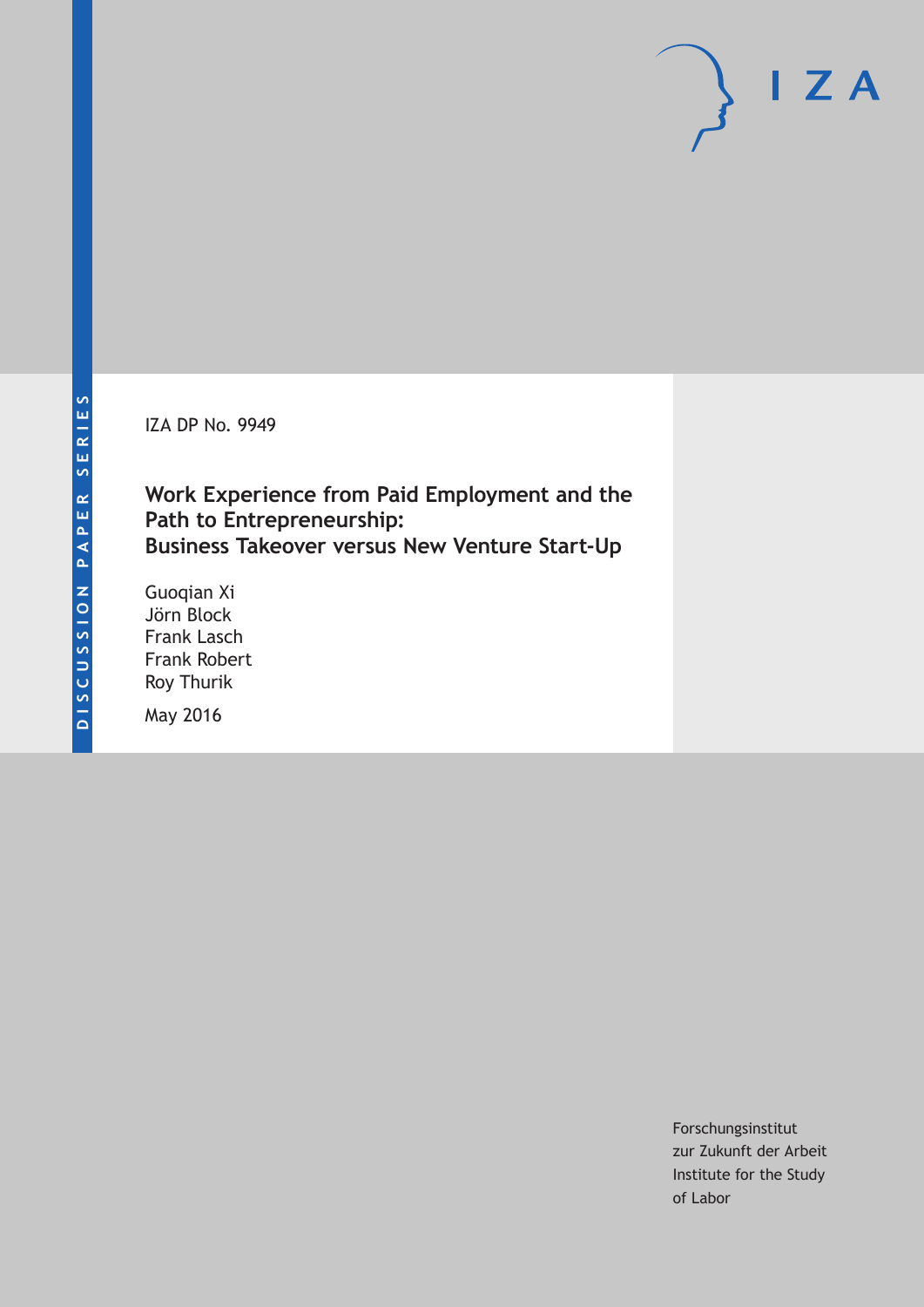# **Work Experience from Paid Employment and the Path to Entrepreneurship: Business Takeover versus New Venture Start-Up**

### **Guoqian Xi**

*University of Trier* 

**Jörn Block** 

*University of Trier and Erasmus University Rotterdam* 

**Frank Robert**  *Montpellier Business School* 

### **Roy Thurik**

*Erasmus University Rotterdam, Montpellier Business School and IZA*

### **Frank Lasch**

*Montpellier Business School*

### Discussion Paper No. 9949 May 2016

IZA

P.O. Box 7240 53072 Bonn Germany

Phone: +49-228-3894-0 Fax: +49-228-3894-180 E-mail: iza@iza.org

Any opinions expressed here are those of the author(s) and not those of IZA. Research published in this series may include views on policy, but the institute itself takes no institutional policy positions. The IZA research network is committed to the IZA Guiding Principles of Research Integrity.

The Institute for the Study of Labor (IZA) in Bonn is a local and virtual international research center and a place of communication between science, politics and business. IZA is an independent nonprofit organization supported by Deutsche Post Foundation. The center is associated with the University of Bonn and offers a stimulating research environment through its international network, workshops and conferences, data service, project support, research visits and doctoral program. IZA engages in (i) original and internationally competitive research in all fields of labor economics, (ii) development of policy concepts, and (iii) dissemination of research results and concepts to the interested public.

IZA Discussion Papers often represent preliminary work and are circulated to encourage discussion. Citation of such a paper should account for its provisional character. A revised version may be available directly from the author.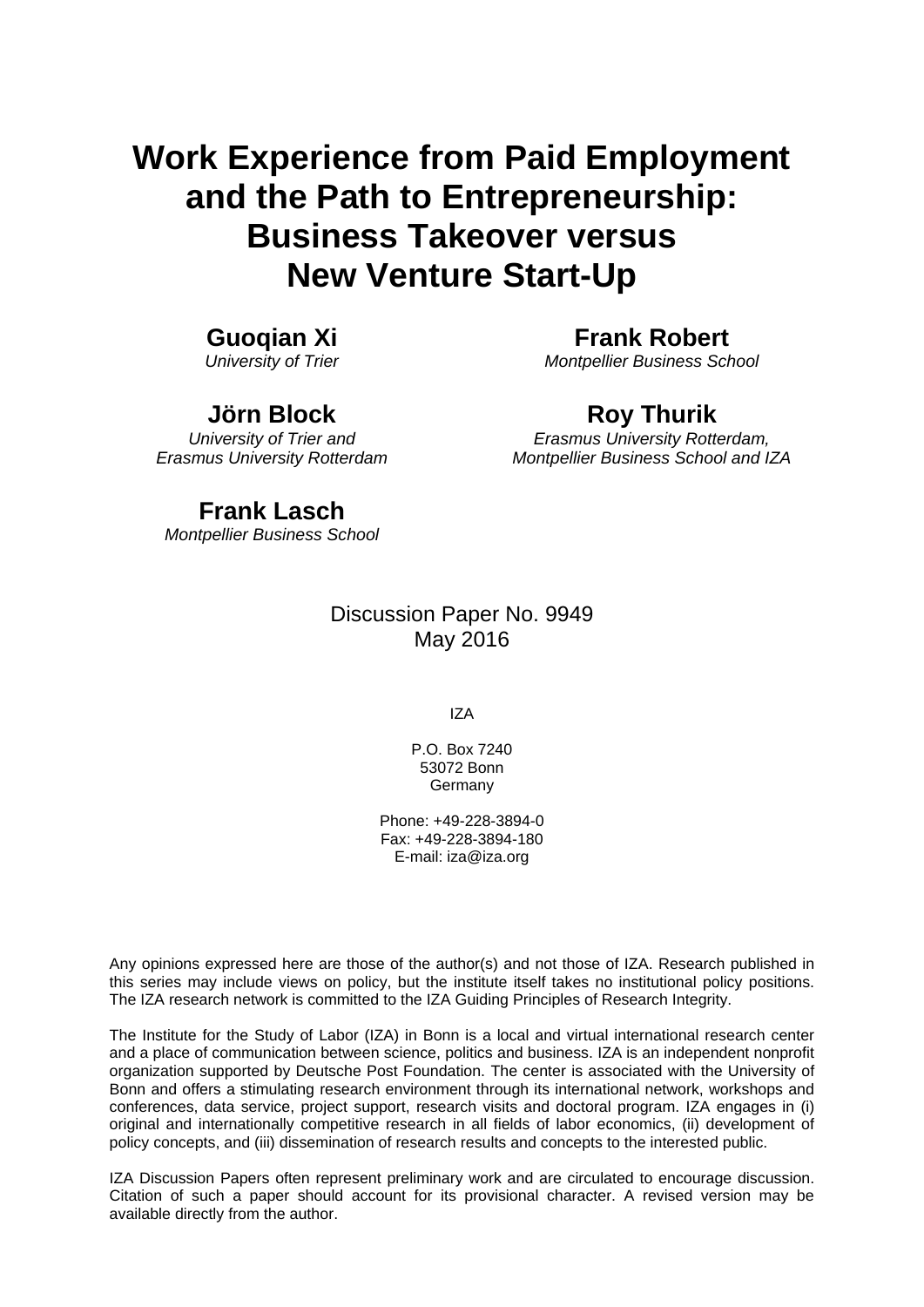IZA Discussion Paper No. 9949 May 2016

### **ABSTRACT**

### **Work Experience from Paid Employment and the Path to Entrepreneurship: Business Takeover versus New Venture Start-Up\***

Our paper investigates how the type of work experience gained from prior paid employment influences the path to entrepreneurship. We distinguish between two distinct entrepreneurship entry modes: business takeover and new venture start-up. Using a large and rich French data set, we find that small firm experience increases the likelihood for business takeover, whereas management and same sector experience both increase the likelihood for new ventures. Our findings are relevant for policymakers aiming to improve the business transfer process.

JEL Classification: L26

Keywords: entrepreneurship entry mode, business takeover, new venture start-up, work experience

Corresponding author:

 $\overline{a}$ 

Roy Thurik Erasmus School of Economics Erasmus University Rotterdam P.O. Box 1728 3000 DR Rotterdam The Netherlands E-mail: thurik@ese.eur.nl

<sup>\*</sup> Frank Lasch, Frank Robert and Roy Thurik are members of the 'Entrepreneurship and Innovation' chair which is part of LabEx Entrepreneurship (University of Montpellier, France) and funded by the French government (Labex Entreprendre, ANR-10-Labex- 11-01). Guoqian Xi has received a scholarship from the China Scholarship Council.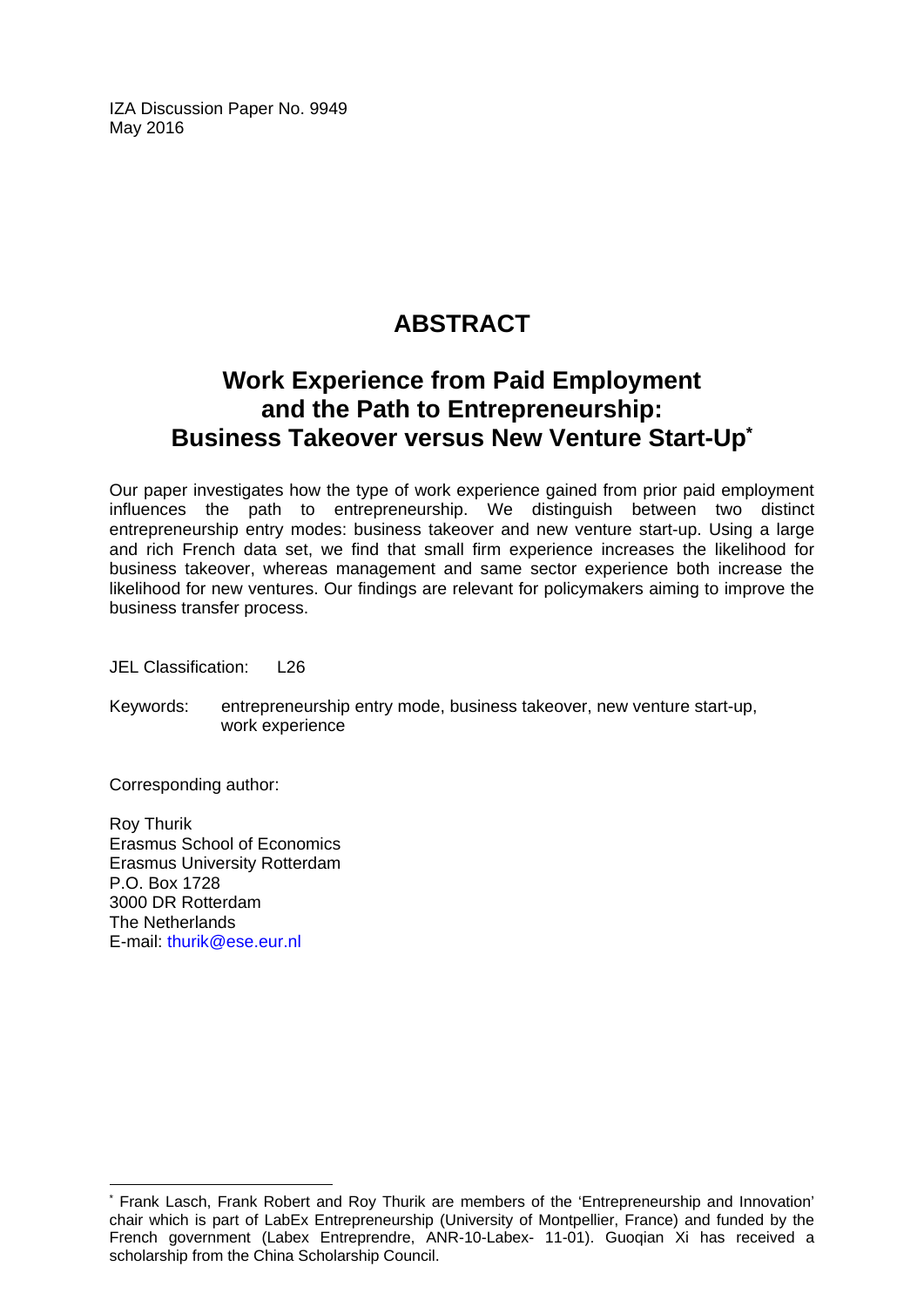#### **1. Introduction**

There are several ways to become an entrepreneur; two distinct methods are either starting a new venture or taking over an existing business. Due to uncertainties related to newness and smallness, the new venture path is more risky than business takeover (Block et al., 2013; Parker and van Praag, 2012). The latter also requires more financial capital (Bastié et al., 2013). Prior research shows that several individual and country-specific characteristics influence the business takeover versus new venture decision (Bastié et al., 2013; Block et al., 2013; Parker and van Praag, 2012). So far, however, we know little about how the type of work experience from one's previous paid employment influences their path to entrepreneurship.

It has been shown that small firm and same sector experience influence the entrepreneurship decision (Elfenbein et al., 2010; Gompers et al., 2005; Parker, 2009). However, to date, this literature does not distinguish between different modes of entry into entrepreneurship. Our paper makes this distinction by analysing which type of work experience favours the business takeover or the new venture path.

Using a French firm-level data set, which includes more than 30,000 firms that were either started as new ventures or were taken over by an entrepreneur, we observe that the profiles of these two business types differ significantly in terms of the entrepreneur's work experience, education, growth ambition, age, and financial capital used. Most importantly, we find that small firm experience from previous paid employment increases the likelihood for business takeover, whereas management and same sector experience both increase the likelihood for new ventures.

Our paper contributes to the literature about the determinants of the path to entrepreneurship (Bastié et al., 2013; Block et al., 2013; Cooper and Dunkelberg, 1986; Fujii and Hawley, 1991; Parker and van Praag, 2012). We show how the type of work experience from previous paid employment influences whether new venture start-up or business takeover is used as entrepreneurship entry mode. Our finding that small firm experience favours business takeover has policy implications. Policymakers aiming to increase the match between firms looking for an outside successor and entrepreneurs willing to take over an established firm should target their efforts towards employees from small, rather than large firms. Our paper also contributes to the literature about the effects of work experience on the entrepreneurship decision (Elfenbein et al., 2010; Gompers et al., 2005; Parker, 2009) by distinguishing between different entrepreneurship entry modes.

#### **2. Dataset and variables**

Our dataset is called SINE (*Système d'Information sur les Nouvelles Entreprises*). It was created by INSEE (*Institut National de la Statistique et des Etudes Economiques*), which sent a questionnaire to all new ventures and business takeovers in France that were established in the first

2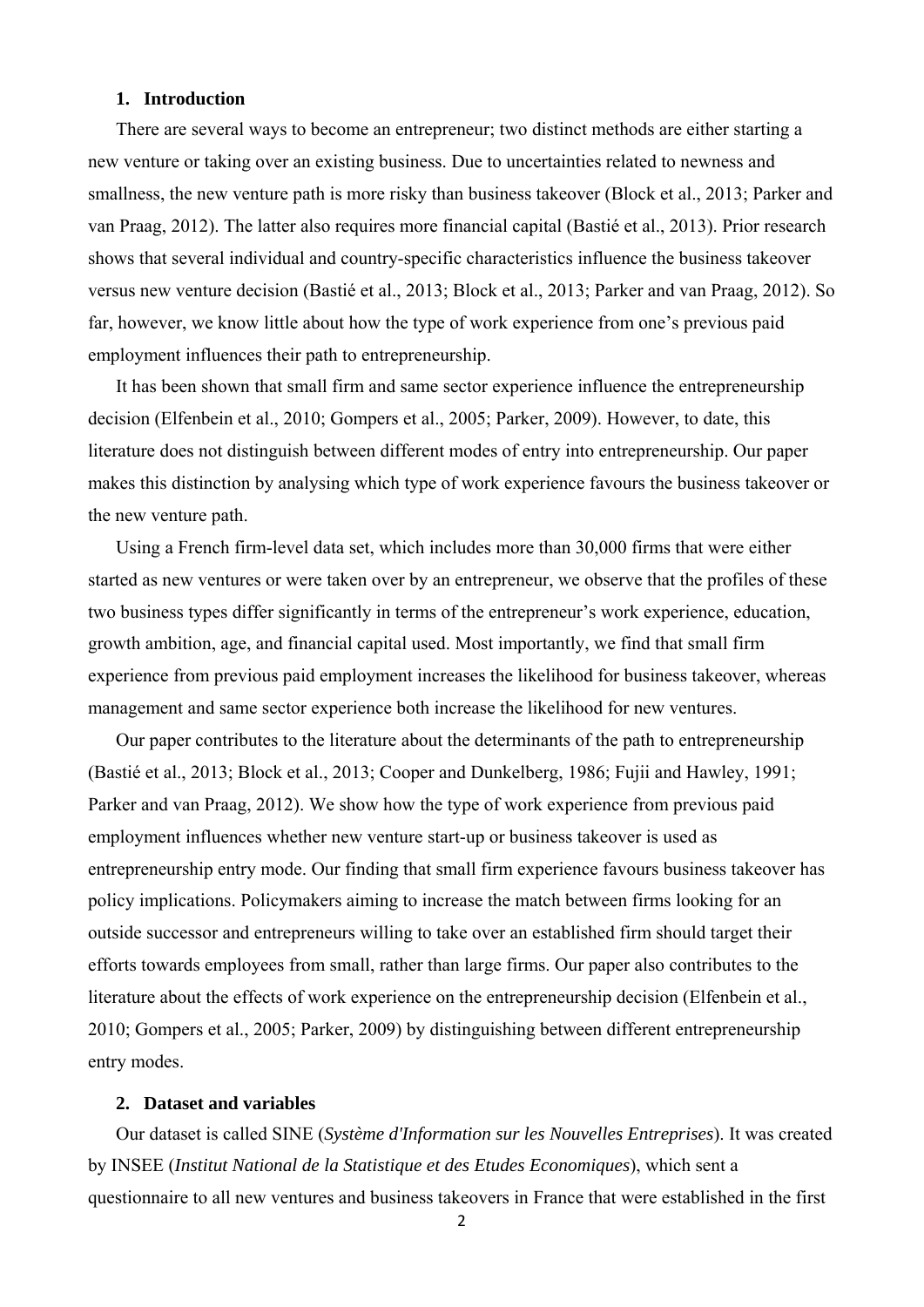half of 2002. A total of 92,966 out of 100,731 firms responded to the questionnaire. This high response rate is due to SINE's mandatory nature and ensures that our dataset is representative for the French population of new ventures and business takeovers.

We restricted our sample to new ventures founded by or businesses that were taken over by former paid employees. We excluded former self-employed individuals, students, homemakers, retirees and unemployed individuals (39,567 individuals in total). Finally, we also excluded 11,284 part-time entrepreneurs.

The SINE data set includes three types of business takeovers: family firm takeovers, management buyouts, and outside takeovers. In line with prior research (Bastié et al., 2013; Parker and van Praag, 2012), we excluded 531 family firm takeovers and 803 management buyouts from our analysis, as these two types of takeovers constitute special cases that are not available for non-family members or external employees, respectively. Furthermore, outliers (eleven new ventures and takeovers with more than 200 employees) and observations with missing values are excluded from the sample. Our final sample consists of 30,756 full-time entrepreneurs (27,145 started a new venture, and 3,611 took over an existing business).

We run a logistic regression to conduct the analysis. Our dependent variable – *business takeover* – equals one if the entrepreneur chose business takeover as the entry mode and equals zero if the entrepreneur chose new venture start-up. Our focal independent variables concern the entrepreneur's previous work experience during paid employment. The variable *management experience* measures whether the entrepreneur has worked as a CEO or senior manager. The variable *same sector experience* equals one if the entrepreneur has worked in the same sector. We distinguish between three types of experience regarding firm size: s*mall firm* (less than 49 employees)*, medium firm* (50 to 249 employees)*,* and *large firm experience* (more than 250 employees).

We add several individual-level control variables, such as *educational level*, *entrepreneurs in close relational circle*, *entrepreneurial training*, *growth ambition*, *age*, *gender*, and *nationality*. Additionally, we control for firm-level characteristics such as the amount of *start-up capital received*, *public aid*, and *percentage of self-funding*. We also include nine industry and 26 region dummies as controls. All variables are defined in Table A1 of the appendix.

#### **3. Results**

About 88% of the entrepreneurs in our sample started a new venture; 12% chose business takeover. Table 1 compares entrepreneurs who started a new venture with entrepreneurs who chose business takeover as entry mode. We find that *small firm experience* is higher for entrepreneurs who chose business takeover than for entrepreneurs who started a new venture, whereas *same sector experience* is higher for new ventures than for business takeovers. The proportion of entrepreneurs with *management experience* is also higher for new ventures than for business takeovers.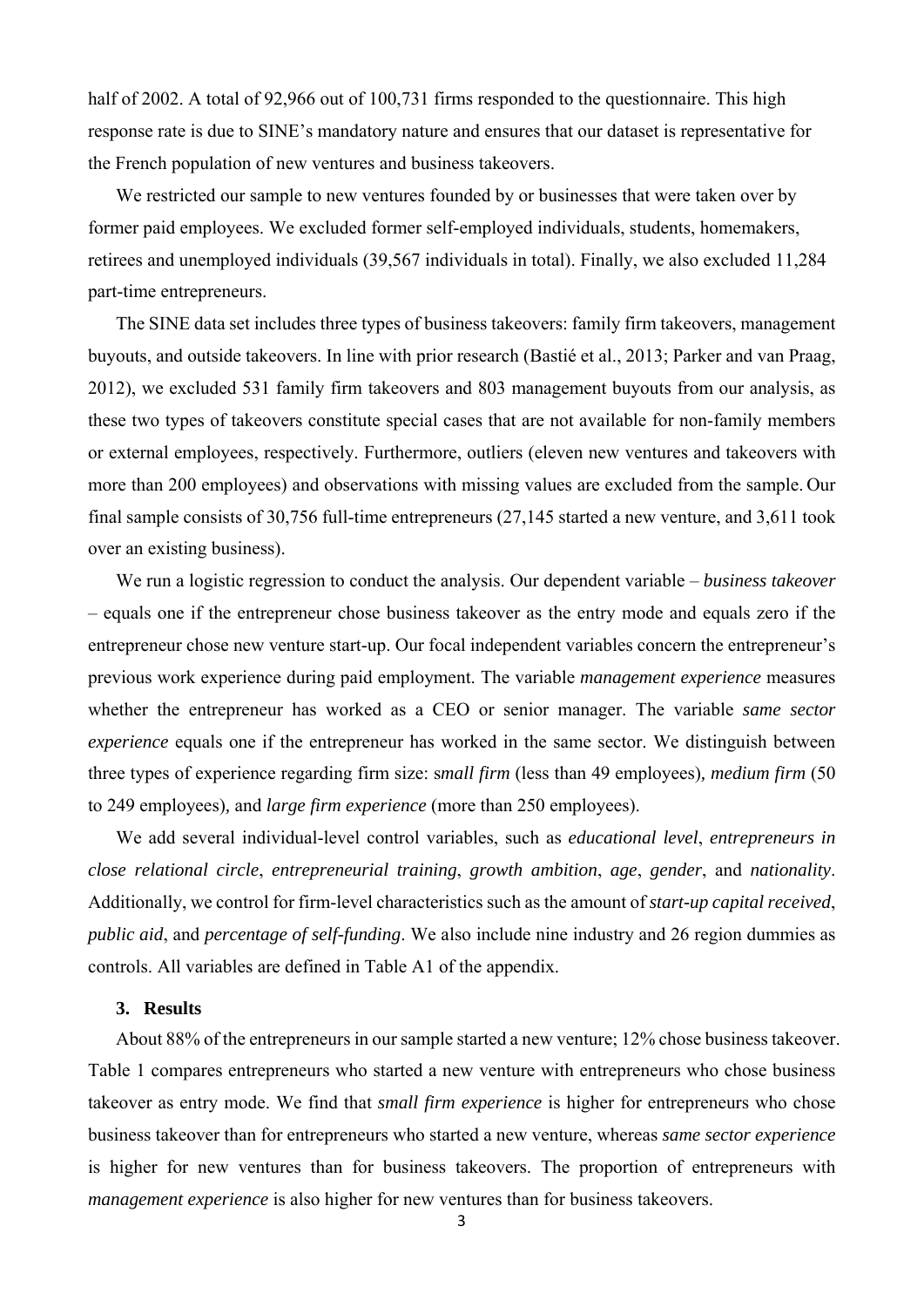#### --- Tables 1 and 2 here ---

Table A2 of the appendix shows a correlation table and reports variance inflation factors (VIFs). The correlations between the independent variables are low and the VIFs fall within an acceptable range; as such, multicollinearity is unlikely to be a concern, particularly since the sample is very large. Table 2 shows the estimates of our logistic regression with *business takeover* as the dependent variable. The results show that the amount of *start-up capital* is positively associated with business takeover as the entrepreneurship entry mode. Moreover, the regressions confirm the univariate findings that new ventures are more likely to have received *public aid* and have a higher *percentage of self-funding* than business takeovers. Regarding individual-level control variables, we find that entrepreneurs with *higher education* are more likely to start a new venture, which corresponds to the results of Bastié et al. (2013), Block et al. (2013), and Parker and van Praag (2012). Furthermore, our results show that *entrepreneurial training* or *having entrepreneurs in a close relational circle* both have a positive relationship with new ventures. We also find that significant age effects exist: entrepreneurs aged *50 years and older* prefer new ventures versus business takeovers. We did not find significant effects regarding *gender* or *nationality*.

With respect to our main independent variables, our results show that the firm size of the former employer matters. Compared to paid employees from small firms, employees from medium firms (*medium firm experience*: β=-0.18, p<0.05) and large firms (*large firm experience*: β=-0.16, p<0.05) are more likely to choose new venture start-up versus business takeover. In line with Bastié et al. (2013), we find that entrepreneurs with *same sector experience* are more likely to have entered entrepreneurship with a new venture than through business takeover ( $\beta$ =-0.21, p<0.001). *Management experience* is positively related to new venture start-up (β=-0.63, p<0.001). This finding differs from Bastié et al. (2013) and Parker and van Praag (2012).

We performed several robustness checks, of which the three most important are available in the appendix (Tables A3 and A4). In the first robustness check, we include 9,226 part-time entrepreneurs in our sample; in the second robustness check, we change the definition of management experience so that it only includes those entrepreneurs with senior management experience; in the third robustness check, we subdivide small firm (less than 49 employees) into micro firm (less than 10 employees) and small firm experience (10-49 employees). The results of the robustness checks confirm the findings from our main models.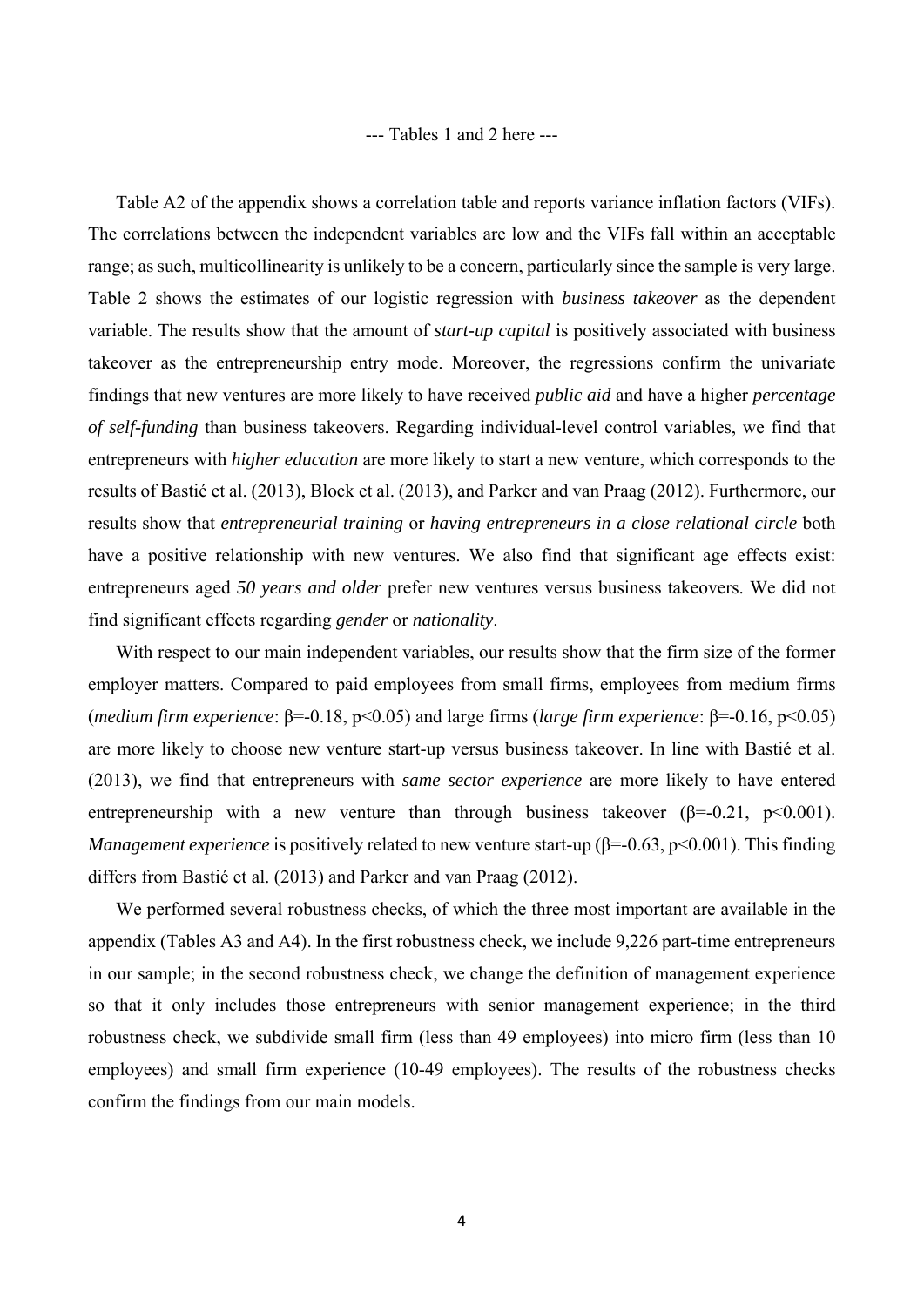#### **4. Discussion and conclusion**

Our study shows that the type of work experience from previous paid employment influences the path to entrepreneurship and the choice of entrepreneurship entry mode. We distinguish between new venture start-up and business takeover as two important and common entrepreneurship entry modes. The existing literature on entrepreneurship choice regarding these two entry modes is still small (Bastié et al., 2013; Block et al., 2013; Parker and van Praag, 2012). Bastié et al. (2013) showed that entrepreneurs with social capital, higher educational level, and same sector experience favoured new venture start-up, whereas entrepreneurs with management experience preferred business takeover. Parker and van Praag (2012) found the same relationship as Bastié et al. (2013) regarding the relationship between management experience and business takeover; however, they did not find a significant effect of sector experience. Block et al. (2013) showed that the entrepreneur's educational level, risk attitude, and inventiveness are all positively associated with new venture start-up and that substantial cross-country differences exist in the preferred entry mode.

Our paper connects the small amount of literature regarding new venture start-up versus business takeover with the literature on how the type of work experience influences entrepreneurship entry modes (Elfenbein et al., 2010; Gompers et al., 2005; Parker, 2009). We find that small firm experience is positively associated with business takeover, whereas management experience and same sector experience exhibit negative relationships.

The small firm effect can be explained by the employees' reasons for leaving their paid employment to become entrepreneurs. We argue that the motivation to become an entrepreneur differs between paid employees from large versus small firms. Large firms tend to be hierarchical and bureaucratic. Employees may have felt frustrated that their former (large) employer neglected their innovative ideas. A well-documented example is Xerox; many former employees have founded small independent firms because Xerox rejected their innovative projects (Audretsch, 2007). In moving from paid employment to entrepreneurship, employees seek to realize their innovative ideas and become their own boss, giving them the possibility to create and shape their own organization and work environment (van Gelderen and Jansen, 2006). Because employees from large firms are often well paid and the opportunity costs are thus higher, we argue that, particularly for employees from large firms, non-financial aspects of entrepreneurship must play an important role in the motivation to become an entrepreneur (Millán et al., 2013). The importance of non-financial motivations, however, also varies according to one's career stage and family situation (Jaouen and Lasch, 2015; Jayawarna et al., 2011). In line with Block et al. (2013), we posit that the potential for innovation and the possibility to create one's own organization and work environment is greater in a new venture than a business takeover. By starting a new business from scratch, entrepreneurs can shape the venture to be exactly as they envision it. This possibility exists to a lesser extent with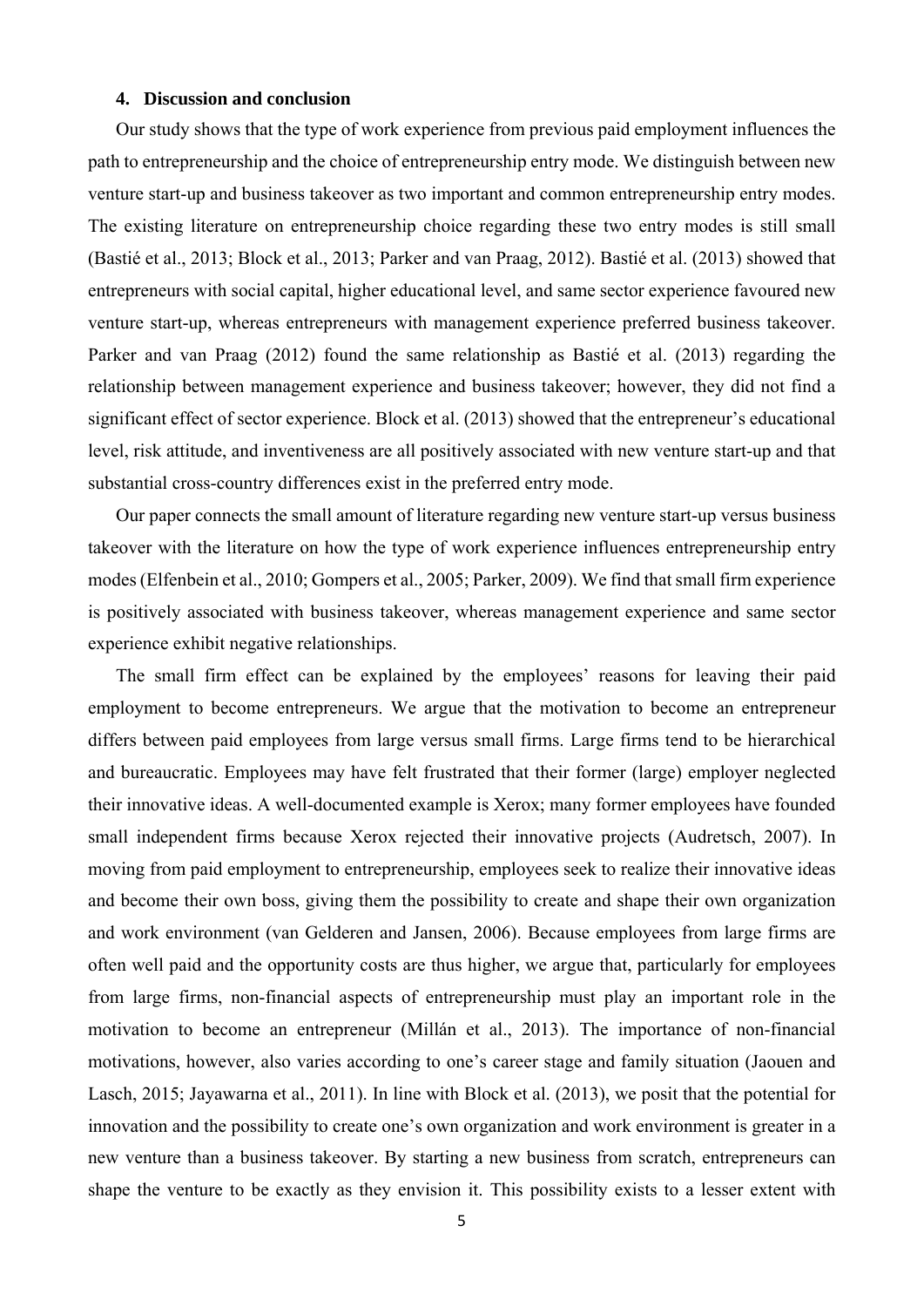business takeovers, where the organization is already in place, including its products, employees, suppliers, and customers. Small firm employees, on the other hand, have had the opportunity to network with suppliers, customers, and even competitors. They are more adept and are in a better position at spotting potential high growth firms that are seeking outside successors, in particular micro and other small firms. Small firm employees may also be better suited to use their networks to acquire such firms.

We also show (see Table 2) that the profiles of those individuals starting new ventures versus those taking over existing businesses differ significantly in terms of work experience, education, ambition, age, and financial capital.

Our findings are relevant for policymakers aiming to improve the business transfer process. Across the EU and many other countries, several proposals have been made and initiatives have been launched that are designed to improve the business transfer process, including a reduction of (inheritance) taxes, measures to help prepare those who want to sell their business, as well as training and financial support for those who want to take over an existing business (European Commission, 2012). Our findings suggest that policymakers and firms looking for an outside successor should direct their efforts towards employees from small, rather than large firms.

Our study is not without limitations, from which avenues for further research can be identified. In particular, the type of work experience from paid employment investigated in this study could be extended to include experience from specific types of organizations, for instance, international firms or non-profit organizations. The number of years of general work experience may also play a role in explaining entrepreneurship choice (Fujii and Hawley, 1991). In addition, work experience can be categorized according to its specialized areas, such as marketing experience, R&D experience, etc. (Stuetzer et al., 2012). Another promising avenue of future research is to look at how a balanced set of skills and experiences (Åstebro and Thompson, 2011; Lazear, 2005) may affect the path to entrepreneurship.

#### **References**

- Åstebro, T., Thompson, P., 2011. Entrepreneurs, jacks of all trades or hobos? Res. Policy 40, 637– 649.
- Audretsch, D.B., 2007. The Entrepreneurial Society. Oxford University Press, Oxford.
- Bastié, F., Cieply, S., Cussy, P., 2013. The entrepreneur's mode of entry: the effect of social and financial capital. Small Bus. Econ. 40, 865–877.
- Block, J., Thurik, R., van der Zwan, P., Walter, S., 2013. Business takeover or new venture? Individual and environmental determinants from a cross-country study. Entrep. Theory Pract. 37, 1099–1121.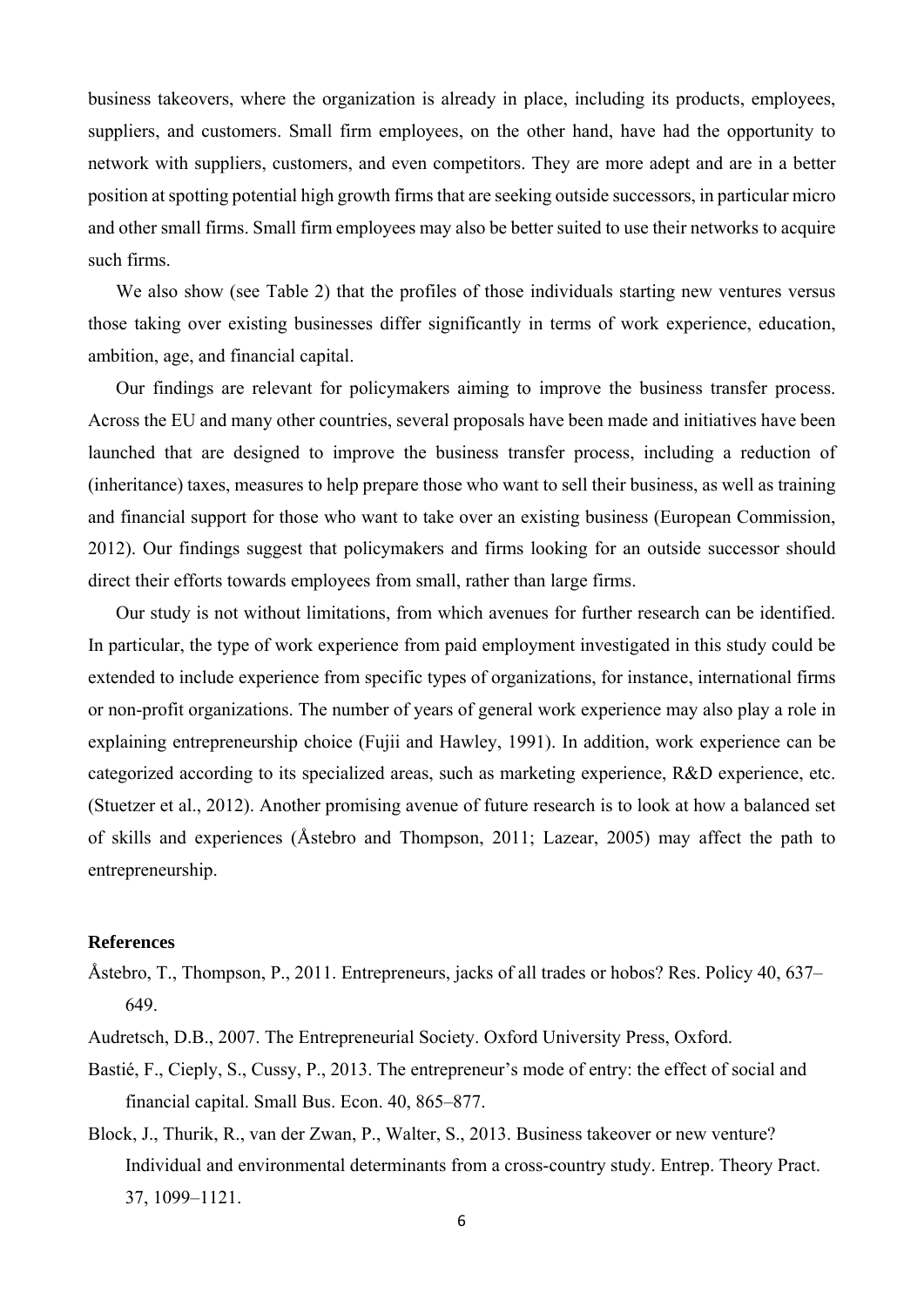- Cooper, A.C., Dunkelberg, W.C., 1986. Entrepreneurship and paths to business ownership. Strateg. Manag. J. 7, 53–68.
- Elfenbein, D.W., Hamilton, B.H., Zenger, T.R., 2010. The small firm effect and the entrepreneurial spawning of scientists and engineers. Manage. Sci. 56, 659–681.
- European Commision, 2012. Facilitating Transfer of Business. http://bookshop.europa.eu/en/facilitating-transfer-of-business-pbNBBN12003/ (accessed 16.04.16).
- Fujii, E.T., Hawley, C.B., 1991. Empirical aspects of self-employment. Econ. Lett. 36, 323–329.
- Gompers, P., Lerner, J., Scharfstein, D., 2005. Entrepreneurial spawning: public corporations and the genesis of new ventures, 1986 to 1999. J. Finance 60, 577–614.
- Jaouen, A., Lasch, F., 2015. A new typology of micro-firm owner-managers. Int. Small Bus. J. 33, 397–421.
- Jayawarna, D., Rouse, J., Kitching, J., 2011. Entrepreneur motivations and life course. Int. Small Bus. J. 31, 34–56.
- Lazear, E.P., 2005. Entrepreneurship. J. Labor Econ. 23, 649–680.
- Millán, J.M., Hessels, J., Thurik, R., Aguado, R., 2013. Determinants of job satisfaction: a European comparison of self-employed and paid employees. Small Bus. Econ. 40, 651–670.
- Parker, S.C., 2009. Why do small firms produce the entrepreneurs? J. Socio. Econ. 38, 484–494.
- Parker, S.C., van Praag, C.M., 2012. The entrepreneur's mode of entry: Business takeover or new venture start? J. Bus. Ventur. 27, 31–46.
- Stuetzer, M., Goethner, M., Cantner, U., 2012. Do balanced skills help nascent entrepreneurs to make progress in the venture creation process? Econ. Lett. 117, 186–188.
- van Gelderen, M., Jansen, P., 2006. Autonomy as a start-up motive. J. Small Bus. Enterp. Dev. 13, 23–32.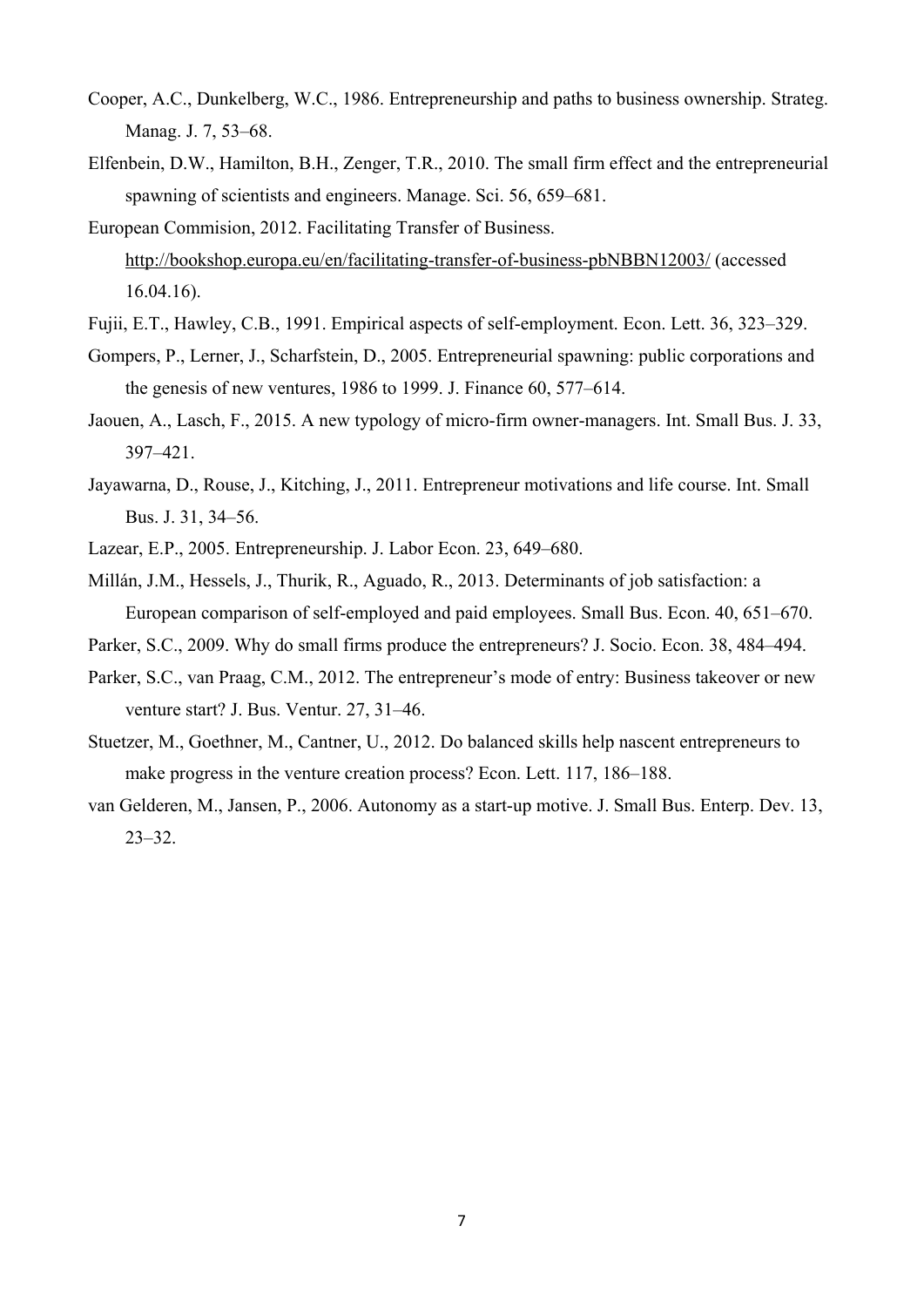|                                             | mean        | mean            |                 |
|---------------------------------------------|-------------|-----------------|-----------------|
|                                             |             |                 | t-values $a$ of |
|                                             |             | <b>Business</b> | tests of mean   |
|                                             | New venture | takeover        | differences     |
| Type of work experience from previous       |             |                 |                 |
| paid employment                             |             |                 |                 |
| Small firm experience                       | 0.72        | 0.79            | $-9.59***$      |
| Medium firm experience                      | 0.11        | 0.08            | $6.00***$       |
| Large firm experience                       | 0.16        | 0.12            | $6.73***$       |
| Management experience                       | 0.25        | 0.16            | 12.24***        |
| Same sector experience                      | 0.68        | 0.61            | 8.71***         |
| Further characteristics of the entrepreneur |             |                 |                 |
| No diploma                                  | 0.14        | 0.13            | $2.83**$        |
| Lower than A-level diploma                  | 0.38        | 0.48            | $-11.67***$     |
| A-level diploma                             | 0.17        | 0.19            | $-3.05**$       |
| A-level plus two years education            | 0.12        | 0.10            | 4.25***         |
| A-level plus over two years education       | 0.19        | 0.11            | 15.00***        |
| Entrepreneurs in close relational circle    | 0.68        | 0.66            | 1.70            |
| Received entrepreneurial training           | 0.40        | 0.38            | $2.31*$         |
| Growth ambition                             | 0.44        | 0.56            | $-13.61***$     |
| Age under 35                                | 0.41        | 0.47            | $-6.56***$      |
| Age between 35 and 49                       | 0.47        | 0.46            | 0.76            |
| Age over 50                                 | 0.12        | 0.07            | $10.77***$      |
| Female                                      | 0.22        | 0.34            | $-15.01***$     |
| French                                      | 0.89        | 0.93            | $-10.41***$     |
| Firm characteristics                        |             |                 |                 |
| Start-up capital: $\leq 2k$                 | 0.20        | 0.02            | 52.16***        |
| Start-up capital: 2-16k                     | 0.56        | 0.20            | 48.49***        |
| Start-up capital: 16-80k                    | 0.20        | 0.40            | $-23.83***$     |
| Start-up capital: >80k                      | 0.05        | 0.37            | $-40.22***$     |
| Received public aid                         | 0.36        | 0.29            | 7.88***         |
| Percentage of self-funding                  | 57%         | 28%             | 53.20***        |
| N entrepreneurs                             | 27,145      | 3,611           |                 |

### **Table 1: Descriptive statistics (means and tests of mean differences)**

\* p<0.05, \*\* p<0.01, \*\*\* p<0.001

a Welch's t-test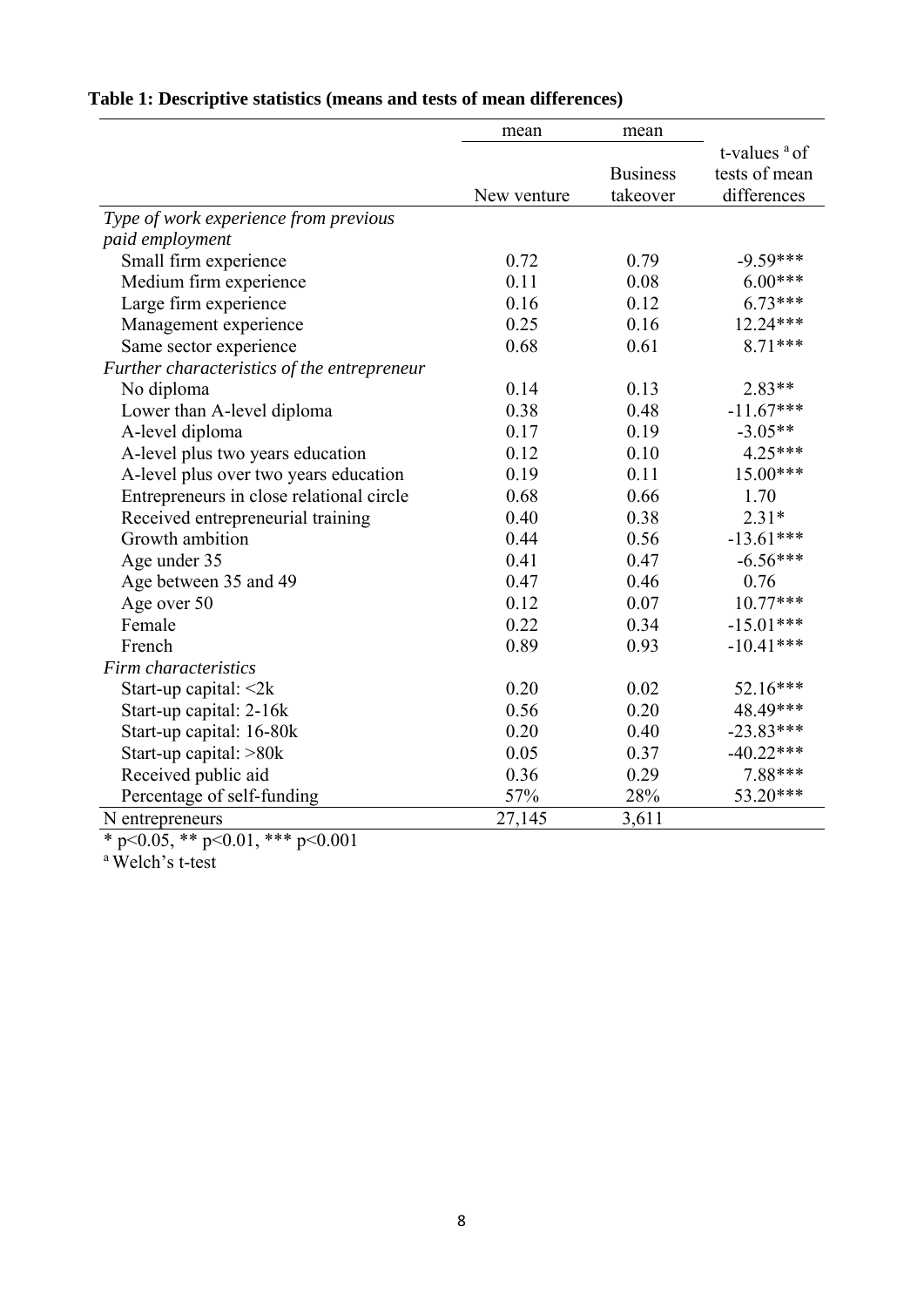|                                          | Coefficients          | p-values |
|------------------------------------------|-----------------------|----------|
| Type of work experience from previous    |                       |          |
| paid employment                          |                       |          |
| Small firm experience                    | benchmark             |          |
| Medium firm experience                   | $-0.18$               | 0.032    |
| Large firm experience                    | $-0.16$               | 0.036    |
| Management experience                    | $-0.63$               | 0.000    |
| Same sector experience                   | $-0.21$               | 0.000    |
| Control variables                        |                       |          |
| Individual-level variables               |                       |          |
| No diploma                               | benchmark             |          |
| Lower than A-level diploma               | 0.07                  | 0.357    |
| A-level diploma                          | $-0.23$               | 0.008    |
| A-level plus two years education         | $-0.39$               | 0.000    |
| A-level plus over two years education    | $-0.21$               | 0.051    |
| Entrepreneurs in close relational circle | $-0.25$               | 0.000    |
| Received entrepreneurial training        | $-0.20$               | 0.000    |
| Growth ambition                          | 0.09                  | 0.078    |
| Benchmark: age under 35                  | benchmark             |          |
| Age between 35 and 49                    | $-0.01$               | 0.900    |
| Age over 50                              | $-0.21$               | 0.022    |
| Female                                   | $-0.05$               | 0.358    |
| French                                   | $-0.02$               | 0.862    |
| Firm-level variables                     |                       |          |
| Start-up capital: $\leq 2k$              | benchmark             |          |
| Start-up capital: 2-16k                  | 1.23                  | 0.000    |
| Start-up capital: 16-80k                 | 2.50                  | 0.000    |
| Start-up capital: >80k                   | 3.65                  | 0.000    |
| Received public aid                      | $-0.74$               | 0.000    |
| Percentage of self-funding               | $-1.20$               | 0.000    |
| Industry dummies (9 categories)          | Yes                   | 0.000    |
| Region dummies (26 categories)           | Yes                   | 0.000    |
| Constant                                 | $-4.21$               | 0.000    |
| N entrepreneurs                          | 30,756                |          |
| McFadden's pseudo $R^2$                  | 0.46                  |          |
| Log likelihood                           | $-5,959.45$ (p<0.001) |          |
| Percentage correctly classified          | 91.64%                |          |

#### **Table 2: Logistic regression: determinants of business takeover (dummy=1) versus new venture start-up (dummy=0)**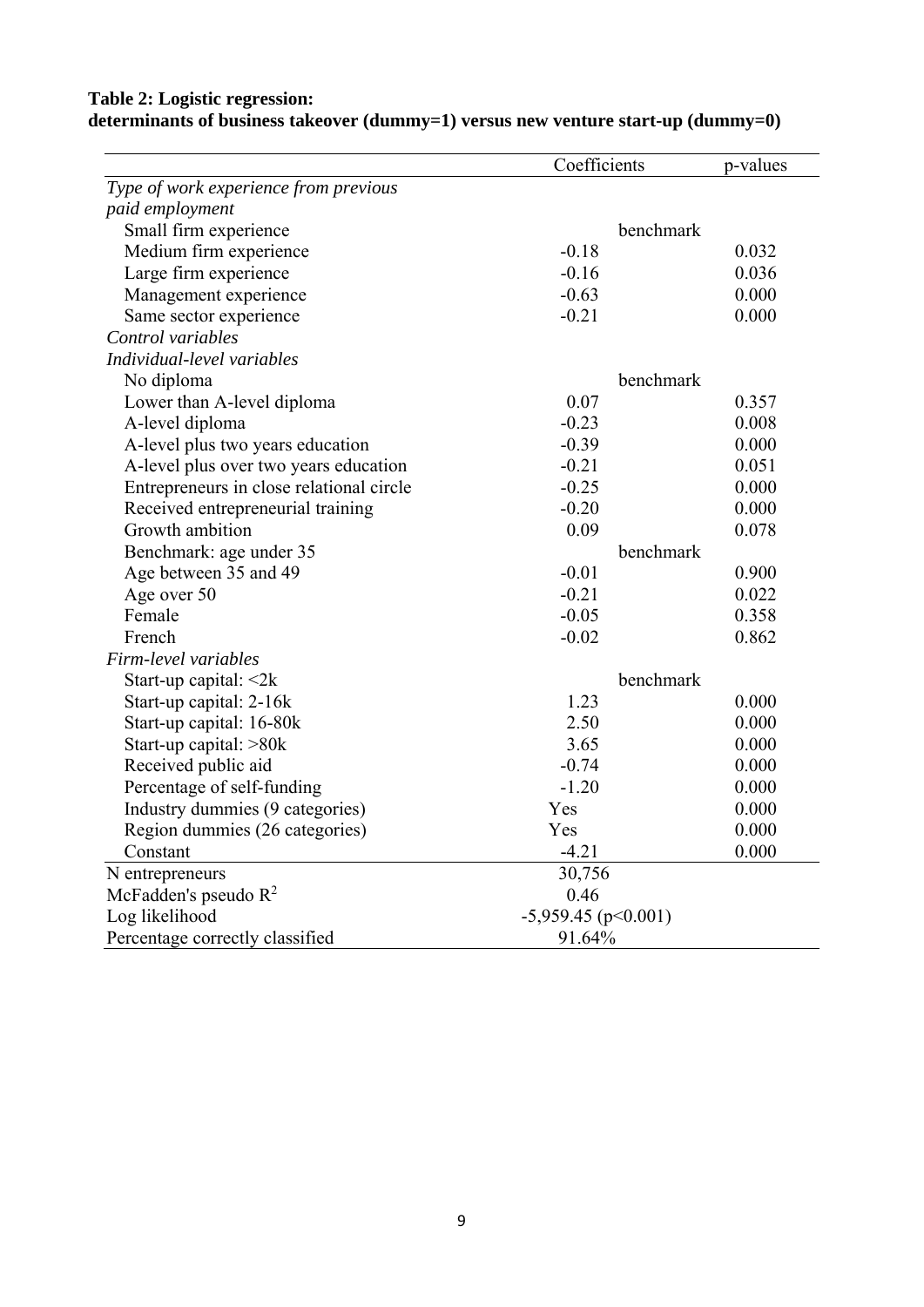## **Data brief and robustness checks**

| Variable                              | Description                                                                                                                                                                                                                          |
|---------------------------------------|--------------------------------------------------------------------------------------------------------------------------------------------------------------------------------------------------------------------------------------|
| Dependent variable                    |                                                                                                                                                                                                                                      |
| <b>Business takeover</b>              | Dummy =1 if the entrepreneur has taken over a firm from outside; dummy = $0$ if<br>the entrepreneur has started a new venture $(Q5/7/17)$ .                                                                                          |
| Type of work experience from          |                                                                                                                                                                                                                                      |
| previous paid employment              |                                                                                                                                                                                                                                      |
| Small firm experience                 | Dummy =1 if the entrepreneur has work experience gained mainly from $firm(s)$<br>with less than 50 employees $(Q9)$ .                                                                                                                |
| Medium firm experience                | Dummy $=1$ if the entrepreneur has work experience gained mainly from firm(s)<br>with 50 to 249 employees $(Q9)$ .                                                                                                                   |
| Large firm experience                 | Dummy $=1$ if the entrepreneur has work experience gained mainly from firm(s)<br>with over $250$ employees $(Q9)$ .                                                                                                                  |
| Management experience                 | Dummy =1 if the entrepreneur has worked as a CEO or senior manager before<br>$(Q5/6)$ .                                                                                                                                              |
| Same sector experience                | Dummy =1 if the entrepreneur has worked in the same sector before $(Q10)$ .                                                                                                                                                          |
| Control variables                     |                                                                                                                                                                                                                                      |
| Individual-level variables            |                                                                                                                                                                                                                                      |
| Benchmark: no diploma                 | Dummy =1 if the entrepreneur has no diploma $(Q4)$ .                                                                                                                                                                                 |
| Lower than A-level diploma            | Dummy =1 if the entrepreneur has lower than A-level diploma $(Q4)$ .                                                                                                                                                                 |
| A-level diploma                       | Dummy =1 if the entrepreneur has A-level diploma $(Q4)$ .                                                                                                                                                                            |
| A-level plus two years education      | Dummy =1 if the entrepreneur has A-level diploma plus two years education $(Q4)$ .                                                                                                                                                   |
| A-level plus over two years education | Dummy $=1$ if the entrepreneur has A-level diploma plus more than two years<br>education $(Q4)$ .                                                                                                                                    |
|                                       | Entrepreneurs in close relational circle Dummy =1 if the entrepreneur has business leaders or self-employed people in his<br>or her close relational circle (Q12).                                                                   |
| Received entrepreneurial training     | Dummy $=1$ if the entrepreneur has received specific training for his or her business<br>$(Q21)$ .                                                                                                                                   |
| Growth ambition                       | Dummy $=1$ if the entrepreneur's primary goal is to develop his or her business;<br>dummy = 0 if the primary goal is to ensure his or her own job ( $Q16$ ).                                                                         |
| Age under 35                          | Dummy = 1 if the entrepreneur is less than 35 years old (Q1).                                                                                                                                                                        |
| Age between 35 and 49                 | Dummy =1 if the entrepreneur is between 35 and 49 years old $(Q1)$ .                                                                                                                                                                 |
| Age over 50                           | Dummy =1 if the entrepreneur is over 50 years old $(Q1)$ .                                                                                                                                                                           |
| Female                                | Dummy =1 if the entrepreneur is female $(Q2)$ .                                                                                                                                                                                      |
| French                                | Dummy =1 if the entrepreneur is French $(Q3)$ .                                                                                                                                                                                      |
| Firm-level variables                  |                                                                                                                                                                                                                                      |
| Start-up capital: <2k                 | Dummy =1 if the start-up capital is less than 2,000 $\in$ (Q23).                                                                                                                                                                     |
| Start-up capital: 2-16k               | Dummy =1 if the start-up capital is from 2,000 $\epsilon$ to less than 16,000 $\epsilon$ (Q23).                                                                                                                                      |
| Start-up capital: 16-80k              | Dummy =1 if the start-up capital is from 16,000 $\epsilon$ to less than 80,000 $\epsilon$ (Q23).                                                                                                                                     |
| Start-up capital: >80k                | Dummy =1 if the start-up capital is more than $80,000 \in (Q23)$ .                                                                                                                                                                   |
| Received public aid                   | Dummy =1 if the entrepreneur has received public aid $(Q27)$ .                                                                                                                                                                       |
| Percentage of self-funding            | The percentage of self-funding or funding from family or associate in the total<br>amount of start-up capital (25)                                                                                                                   |
| Other control variables               |                                                                                                                                                                                                                                      |
| Industry dummies                      | 9 industries: Agricultural food, non-agricultural food, construction, commerce,                                                                                                                                                      |
|                                       | transport, real estate, business services, personal services, education, health and                                                                                                                                                  |
|                                       | social work. The definition is based on French Classification of Activities (NAF)                                                                                                                                                    |
| Region dummies                        | 26 regions: Alsace, Aquitaine, Auvergne, Basse-Normandie, Bourgogne,                                                                                                                                                                 |
|                                       | Bretagne, Centre, Champagne-Ardenne, Corse, Franche-Comté, Guadeloupe,<br>Guyane, Haute-Normandie, Île-de-France, Languedoc-Roussillon, La Réunion,<br>Limousin, Lorraine, Martinique, Midi-Pyrénées, Nord-Pas-de-Calais, Pays de la |
|                                       | Loire, Picardie, Poitou-Charentes, Provence-Alpes-Côte d'Azur, Rhône-Alpes                                                                                                                                                           |

### **Table A1: Description of variables**

Q=Question in the SINE questionnaire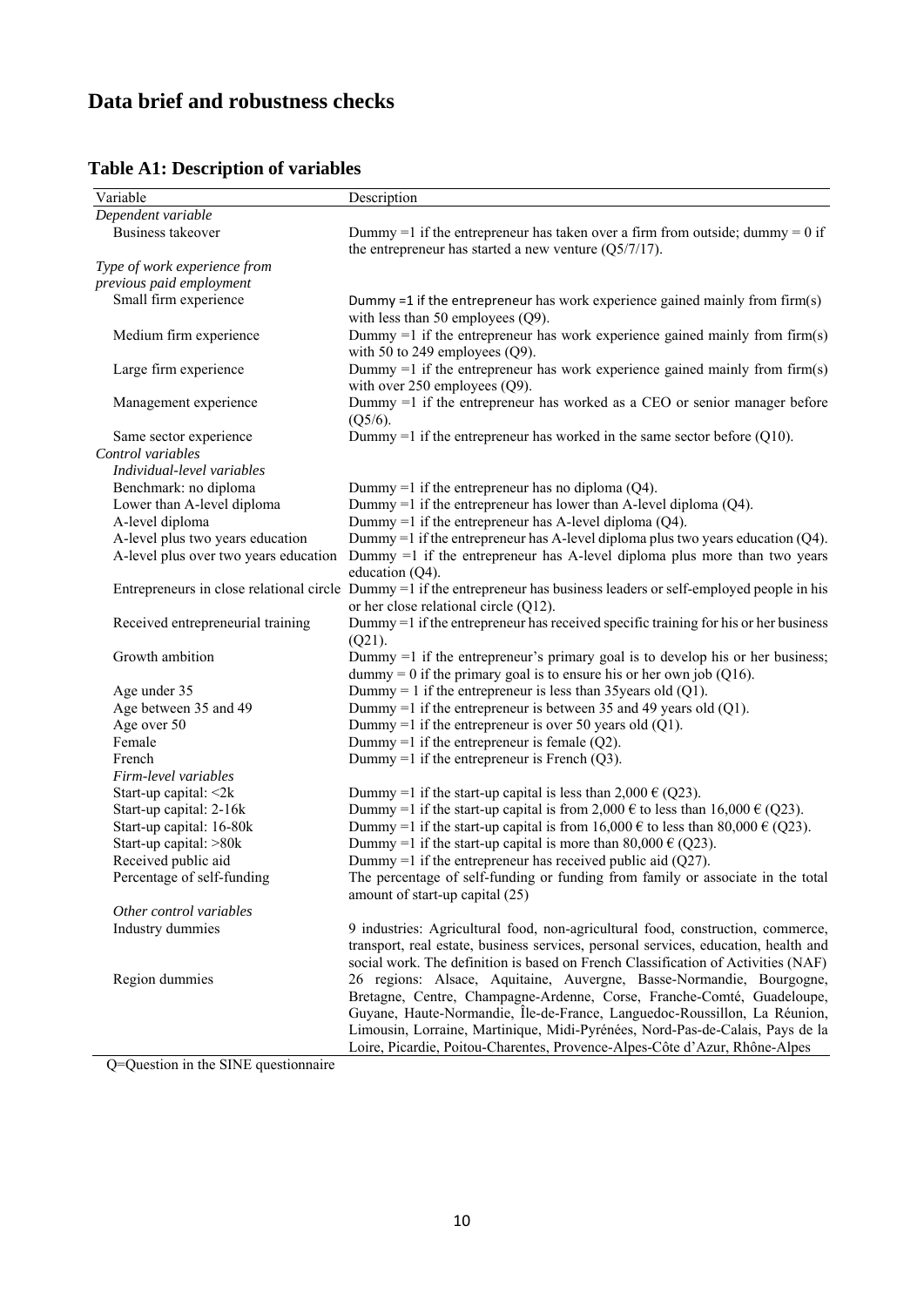#### **Table A2: Correlation table**

|    |                                       | $\mathbf{1}$ | $\overline{2}$        | 3                                                                                                 | 4 | 5 | 6 | $\overline{7}$ | 8 | 9 | 10 | 11 | 12 | 13 | 14 | 15 | 16 | 17 | 18                                                                                                                     | 19                                                                                                                   | 20 | VIF  |
|----|---------------------------------------|--------------|-----------------------|---------------------------------------------------------------------------------------------------|---|---|---|----------------|---|---|----|----|----|----|----|----|----|----|------------------------------------------------------------------------------------------------------------------------|----------------------------------------------------------------------------------------------------------------------|----|------|
|    | <b>Business takeover</b>              |              |                       |                                                                                                   |   |   |   |                |   |   |    |    |    |    |    |    |    |    |                                                                                                                        |                                                                                                                      |    | 1.31 |
|    | Medium firm experience                | $-0.03$      |                       |                                                                                                   |   |   |   |                |   |   |    |    |    |    |    |    |    |    |                                                                                                                        |                                                                                                                      |    | 1.07 |
|    | Large firm experience                 |              | $-0.04 -0.15$         |                                                                                                   |   |   |   |                |   |   |    |    |    |    |    |    |    |    |                                                                                                                        |                                                                                                                      |    | 1.18 |
|    | Management experience                 |              | $-0.06$ $0.10$ $0.20$ |                                                                                                   |   |   |   |                |   |   |    |    |    |    |    |    |    |    |                                                                                                                        |                                                                                                                      |    | 1.43 |
|    | Same sector experience                |              |                       | $-0.05 -0.05 -0.14 -0.03$                                                                         |   |   |   |                |   |   |    |    |    |    |    |    |    |    |                                                                                                                        |                                                                                                                      |    | 1.06 |
| 6  | Lower than A-level diploma            |              |                       | $0.07 -0.06 -0.15 -0.27 0.03$                                                                     |   |   |   |                |   |   |    |    |    |    |    |    |    |    |                                                                                                                        |                                                                                                                      |    | 2.50 |
|    | A-level diploma                       |              |                       | $0.02 -0.02 -0.01 -0.02 -0.03 -0.36$                                                              |   |   |   |                |   |   |    |    |    |    |    |    |    |    |                                                                                                                        |                                                                                                                      |    | 2.02 |
| 8  | A-level plus two years education      |              |                       | $-0.02$ $0.07$ $0.07$ $0.04$ $-0.05$ $-0.29$ $-0.16$                                              |   |   |   |                |   |   |    |    |    |    |    |    |    |    |                                                                                                                        |                                                                                                                      |    | 1.81 |
| 9  | A-level plus over two years education |              |                       | $-0.07$ 0.09 0.25 0.42 $-0.03$ $-0.38$ $-0.21$ $-0.17$                                            |   |   |   |                |   |   |    |    |    |    |    |    |    |    |                                                                                                                        |                                                                                                                      |    | 2.44 |
| 10 | Entrepreneurs in close circle         |              |                       | $-0.01$ $0.00$ $-0.02$ $0.01$ $-0.01$ $-0.01$ $0.03$ $0.02$ $0.00$                                |   |   |   |                |   |   |    |    |    |    |    |    |    |    |                                                                                                                        |                                                                                                                      |    | 1.02 |
|    | Received entrepreneurial training     |              |                       | $-0.01$ $-0.05$ $-0.08$ $-0.23$ 0.02 0.21 0.00 $-0.08$ $-0.20$ 0.04                               |   |   |   |                |   |   |    |    |    |    |    |    |    |    |                                                                                                                        |                                                                                                                      |    | 1.15 |
| 12 | Growth ambition                       |              |                       | 0.08 0.00 -0.03 0.06 0.04 -0.01 0.02 0.03 -0.05 0.05 0.02                                         |   |   |   |                |   |   |    |    |    |    |    |    |    |    |                                                                                                                        |                                                                                                                      |    | 1.10 |
| 13 | Age between 35 and 49                 |              |                       | $0.00$ $0.04$ $0.02$ $0.04$ $-0.03$ $0.07$ $-0.05$ $-0.05$ $-0.02$ $-0.03$ $-0.02$ $-0.02$        |   |   |   |                |   |   |    |    |    |    |    |    |    |    |                                                                                                                        |                                                                                                                      |    | 1.20 |
|    | 14 Age over 50                        |              |                       | $-0.05$ 0.03 0.12 0.21 $-0.04$ $-0.05$ 0.01 $-0.02$ 0.09 $-0.07$ $-0.12$ $-0.10$ $-0.34$          |   |   |   |                |   |   |    |    |    |    |    |    |    |    |                                                                                                                        |                                                                                                                      |    | 1.27 |
| 15 | Female                                |              |                       | $0.09 -0.01$ $0.02 -0.07 -0.11 -0.08$ $0.08$ $0.05$ $0.08$ $0.01$ $0.03 -0.10$ $0.00$ $0.02$      |   |   |   |                |   |   |    |    |    |    |    |    |    |    |                                                                                                                        |                                                                                                                      |    | 1.09 |
|    | 16 French                             |              |                       | 0.05 0.04 0.07 0.07 -0.11 0.06 0.07 0.07 0.06 0.07 -0.02 -0.04 -0.03 0.03 0.10                    |   |   |   |                |   |   |    |    |    |    |    |    |    |    |                                                                                                                        |                                                                                                                      |    | 1.13 |
| 17 | Start-up capital: 2-16k               |              |                       | $-0.23 -0.01 -0.04 -0.04 -0.05 -0.02 -0.02 -0.00 -0.05 -0.00 -0.02 -0.04 -0.01 -0.00 -0.07 -0.08$ |   |   |   |                |   |   |    |    |    |    |    |    |    |    |                                                                                                                        |                                                                                                                      |    | 2.00 |
| 18 | Start-up capital: 16-80k              |              |                       | 0.16 0.00 0.01 0.00 -0.04 0.02 0.04 0.00 -0.03 0.04 0.06 0.13 0.00 -0.04 0.03 0.08 -0.55          |   |   |   |                |   |   |    |    |    |    |    |    |    |    |                                                                                                                        |                                                                                                                      |    | 2.06 |
| 19 | Start-up capital: >80k                |              |                       |                                                                                                   |   |   |   |                |   |   |    |    |    |    |    |    |    |    | 0.38 0.00 0.04 0.12 -0.04 -0.04 0.00 0.02 0.07 0.02 -0.03 0.13 0.01 0.00 0.02 0.04 -0.32 -0.16                         |                                                                                                                      |    | 1.75 |
| 20 | Received public aid                   |              |                       |                                                                                                   |   |   |   |                |   |   |    |    |    |    |    |    |    |    | $-0.04$ $-0.01$ $-0.04$ $-0.11$ $-0.08$ 0.07 0.02 0.02 $-0.05$ 0.05 0.20 0.00 0.00 $-0.06$ 0.06 0.10 0.03 0.11 $-0.06$ |                                                                                                                      |    | 1.11 |
|    | 21 Percentage of self-funding         |              |                       |                                                                                                   |   |   |   |                |   |   |    |    |    |    |    |    |    |    |                                                                                                                        | -0.22 0.04 0.08 0.14 -0.04 -0.14 -0.01 0.07 0.14 -0.01 -0.12 -0.07 0.03 0.08 -0.05 -0.06 0.14 -0.18 -0.16 -0.10 1.16 |    |      |

N entrepreneurs <sup>=</sup> 30,756. Correlation coefficients which are greater than or equal to 0.02 (in absolute value) are significant at 0.1% level. Mean VIF=1.47.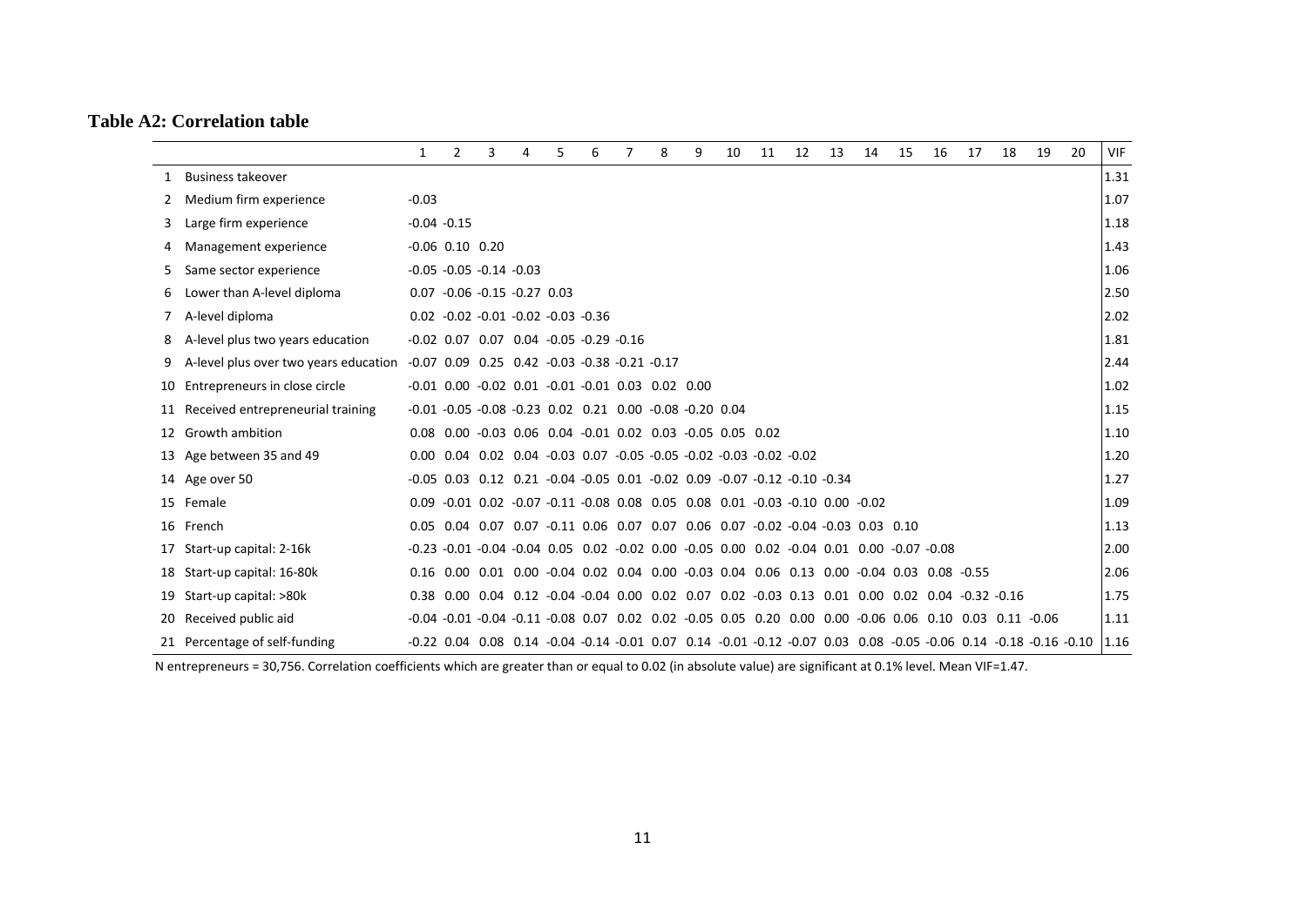|                                                       | Robustness check I           | Robustness check II<br>(Management experience is defined<br>as working as senior manager |  |  |  |  |
|-------------------------------------------------------|------------------------------|------------------------------------------------------------------------------------------|--|--|--|--|
|                                                       |                              |                                                                                          |  |  |  |  |
|                                                       | (Part-time entrepreneurs are |                                                                                          |  |  |  |  |
|                                                       | included in the sample)      | before)                                                                                  |  |  |  |  |
| Type of work experience from previous paid employment |                              |                                                                                          |  |  |  |  |
| Benchmark: small firm experience                      |                              |                                                                                          |  |  |  |  |
| Medium firm experience                                | $-0.13^{+}$                  | $-0.22$ <sup>*</sup>                                                                     |  |  |  |  |
|                                                       | $(-1.80)$                    | $(-2.42)$                                                                                |  |  |  |  |
| Large firm experience                                 | $-0.15$ *                    | $-0.25$ **                                                                               |  |  |  |  |
|                                                       | $(-2.32)$                    | $(-3.17)$                                                                                |  |  |  |  |
| Management experience                                 | $-0.77***$                   | $-0.43***$                                                                               |  |  |  |  |
|                                                       |                              |                                                                                          |  |  |  |  |
|                                                       | $(-12.84)$                   | $(-4.79)$                                                                                |  |  |  |  |
| Same sector experience                                | $-0.08$ <sup>+</sup>         | $-0.26***$                                                                               |  |  |  |  |
|                                                       | $(-1.81)$                    | $(-4.87)$                                                                                |  |  |  |  |
| Control variables                                     |                              |                                                                                          |  |  |  |  |
| Individual-level variables                            |                              |                                                                                          |  |  |  |  |
| Benchmark: no diploma                                 |                              |                                                                                          |  |  |  |  |
| Lower than A-level diploma                            | $-0.06$                      | $-0.01$                                                                                  |  |  |  |  |
|                                                       | $(-0.84)$                    | $(-0.12)$                                                                                |  |  |  |  |
| A-level diploma                                       | $-0.40$ ***                  | $-0.35***$                                                                               |  |  |  |  |
|                                                       | $(-5.19)$                    | $(-3.74)$                                                                                |  |  |  |  |
|                                                       |                              |                                                                                          |  |  |  |  |
| A-level plus two years education                      | $-0.53***$                   | $-0.59***$                                                                               |  |  |  |  |
|                                                       | $(-5.90)$                    | $(-5.35)$                                                                                |  |  |  |  |
| A-level plus over two years education                 | $-0.43***$                   | $-0.38$ **                                                                               |  |  |  |  |
|                                                       | $(-4.77)$                    | $(-3.23)$                                                                                |  |  |  |  |
| Entrepreneurs in close relational circle              | $-0.29***$                   | $-0.29***$                                                                               |  |  |  |  |
|                                                       | $(-6.39)$                    | $(-5.38)$                                                                                |  |  |  |  |
| Received entrepreneurial training                     | $-0.14$ **                   | $-0.23***$                                                                               |  |  |  |  |
|                                                       | $(-2.94)$                    | $(-4.26)$                                                                                |  |  |  |  |
| Growth ambition                                       | 0.06                         | 0.08                                                                                     |  |  |  |  |
|                                                       |                              |                                                                                          |  |  |  |  |
|                                                       | (1.40)                       | (1.56)                                                                                   |  |  |  |  |
| Benchmark: age under 35                               |                              |                                                                                          |  |  |  |  |
| Age between 35 and 49                                 | $-0.01$                      | $-0.01$                                                                                  |  |  |  |  |
|                                                       | $(-0.12)$                    | $(-0.26)$                                                                                |  |  |  |  |
| Age over 50                                           | $-0.31***$                   | $-0.19^{+}$                                                                              |  |  |  |  |
|                                                       | $(-3.89)$                    | $(-1.85)$                                                                                |  |  |  |  |
| Female                                                | 0.07                         | $-0.11$ <sup>*</sup>                                                                     |  |  |  |  |
|                                                       | (1.36)                       | $(-2.02)$                                                                                |  |  |  |  |
| French                                                | $-0.11$                      | 0.02                                                                                     |  |  |  |  |
|                                                       | $(-1.30)$                    | (0.17)                                                                                   |  |  |  |  |
| Firm-level variables                                  |                              |                                                                                          |  |  |  |  |
|                                                       |                              |                                                                                          |  |  |  |  |
| Benchmark: start-up capital: < 2k                     |                              |                                                                                          |  |  |  |  |
| Start-up capital: 2-16k                               | $1.18***$                    | $1.27***$                                                                                |  |  |  |  |
|                                                       | (10.50)                      | (9.27)                                                                                   |  |  |  |  |
| Start-up capital: 16-80k                              | $2.45***$                    | $2.59***$                                                                                |  |  |  |  |
|                                                       | (21.87)                      | (18.95)                                                                                  |  |  |  |  |
| Start-up capital: >80k                                | $3.43***$                    | $3.80***$                                                                                |  |  |  |  |
|                                                       | (29.14)                      | (26.31)                                                                                  |  |  |  |  |
| Received public aid                                   | $-0.62***$                   | $-0.78***$                                                                               |  |  |  |  |
|                                                       | $(-12.75)$                   | $(-14.30)$                                                                               |  |  |  |  |
| Percentage of self-funding                            | $-1.14***$                   | $-1.23***$                                                                               |  |  |  |  |
|                                                       |                              |                                                                                          |  |  |  |  |
|                                                       | $(-18.45)$                   | $(-16.39)$                                                                               |  |  |  |  |
| Industry dummies (9 categories)                       | p<0.001                      | p<0.001                                                                                  |  |  |  |  |
| Region dummies (26 categories)                        | p<0.001                      | p<0.001                                                                                  |  |  |  |  |
| Constant                                              | $-3.73***$                   | $-3.97***$                                                                               |  |  |  |  |
|                                                       | $(-10.22)$                   | $(-8.60)$                                                                                |  |  |  |  |
| N entrepreneurs                                       | 39,982                       | 28,576                                                                                   |  |  |  |  |
| McFadden's pseudo $R^2$                               | 0.430                        | 0.478                                                                                    |  |  |  |  |
| Log likelihood                                        | $-7,604.04$                  | $-5,432.11$                                                                              |  |  |  |  |
| $LR \chi2$                                            | 11,477.76***                 | 9,957.90***                                                                              |  |  |  |  |
|                                                       | 92.04%                       |                                                                                          |  |  |  |  |
| Percentage correctly classified                       |                              | 91.91%                                                                                   |  |  |  |  |

### **Table A3: Robustness checks I and II**

Notes: t statistics in parentheses. † p<0.10, \* p < 0.05, \*\* p < 0.01, \*\*\* p < 0.001